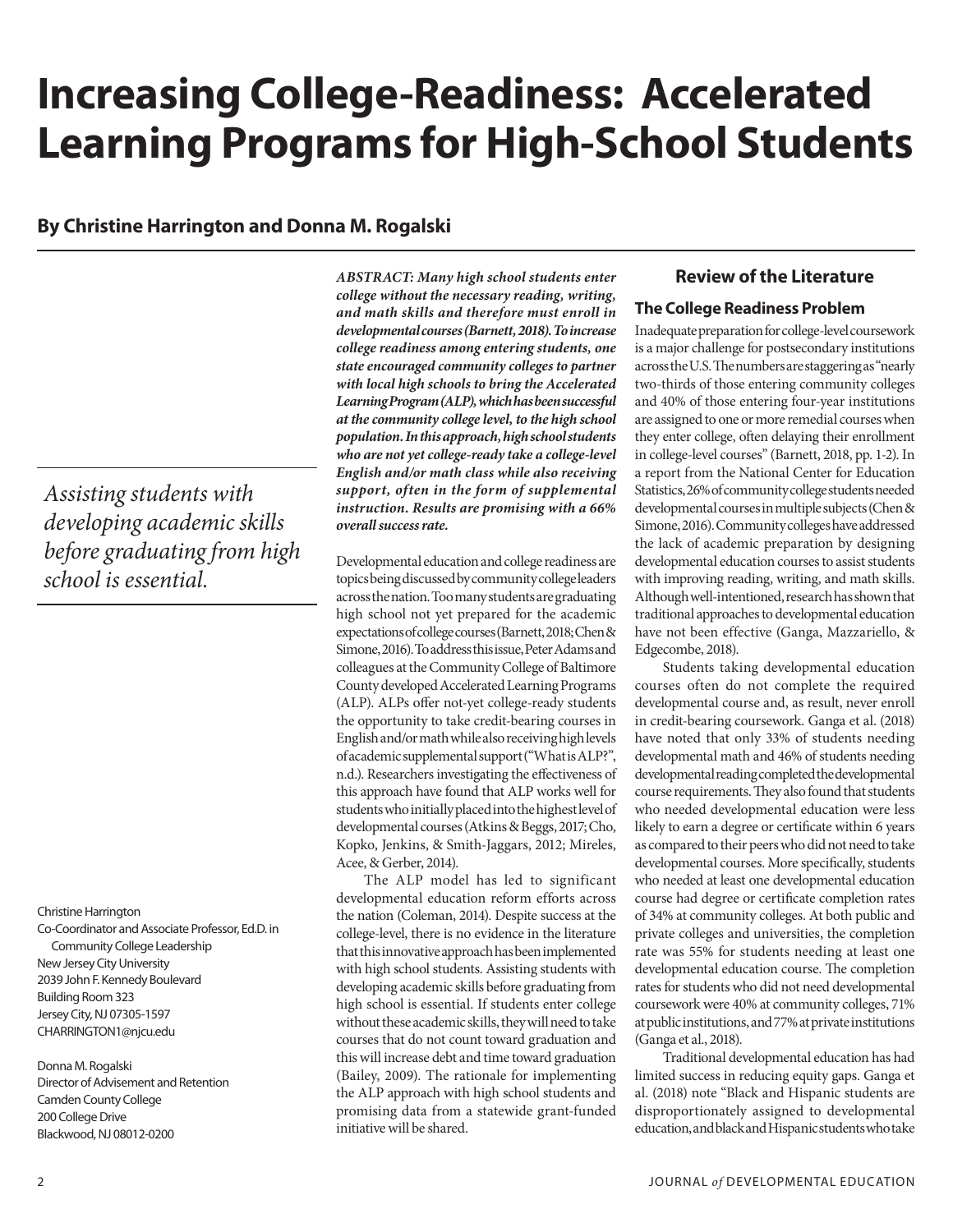developmental courses graduate at lower rates than white and Asian students who take developmental courses—compounding attainment gaps" (p. 3). Research has shown that supplemental instruction, an essential component of ALPs, can help reduce equity gaps because, although all students benefitted, students who were most disadvantaged benefitted the most (Yue, Rico, Vang, & Giuffrida, 2018).

Bailey, Smith-Jaggars, and Jenkins (2015) argued that community colleges need to transform developmental education so that students can more quickly begin taking credit-bearing courses required in their program. In a longitudinal study, Bailey, Jeong, and Cho (2008) found that approximately half of the students who placed into a developmental course did not complete the required course. In most cases, students opted to not enroll in the course and therefore did not attend college. Thus, the placement into the developmental course deterred students from even starting college. When students did enroll in developmental coursework, students who needed more levels of developmental coursework were less likely to complete the developmental education requirements. More specifically, only 16% of students who needed three or more levels of developmental math courses and 22% of students who needed three or more levels of English/reading completed the developmental sequence. For students needing two courses, the developmental course sequence completion rate was 29% for math and 36% for English/reading, and for students needing only one developmental course, it was 44% for math and 46% for English/reading (Bailey et al., 2008). Students are quickly discouraged, especially if required to take multiple developmental education courses before being able to enroll in credit-bearing courses. Despite these unacceptably low completion rates, Rutschow, Cormier, Dukes, and Zamaor (2019) found that the multisemester approach to developmental education is still widely used. Specifically, 86% of 2-year colleges offered the multisemester approach to developmental math, and 67% of 2-year colleges offered the multisemester approach to developmental reading and writing.

The importance of increasing college readiness cannot be overstated. Students who are required to take traditional developmental courses are spending significant amounts of time and money yet not making much, if any, progress toward successfully completing their goals. As a result, discouraged students walk away without any credential but often saddled with debt. In a study by Luna-Torres, McKinney, Horn, and Jones (2018), it was found that many student loan borrowers were taking developmental coursework and the degree completion rates for these noncollege-ready students were lower than the completion rates of their collegeready peers. Student loan debt combined with lower success rates is particularly problematic for students coming from lower socioeconomic backgrounds.

#### **The ALP or Corequisite Model**

Fortunately, in 2007, Peter Adams and colleagues from The Community College of Baltimore County ("What is ALP?", n.d.) developed the innovative approach to developmental education called ALP. In the original model for this approach, 10 not yet college-ready students were enrolled in a college-level English course with 10 college-ready peers. After the class was over, the not-yet college-ready students stayed for supplemental instruction provided by the same instructor. During the supplemental instruction, not yet college-ready students had the opportunity to ask questions, work on their essays, practice grammar and other writing skills, discuss how to be successful in college, and address challenges that could interfere with success. In this approach, not yet college-ready students who placed into the highest level of developmental English were given the opportunity to take college-level courses while receiving a high level of support (Adams, Gearhart, Miller, & Roberts, 2009).

*Students in an ALP were more likely to pass developmental courses and were twice as likely to pass their first college-level courses.*

In ALP's first year of inception, the Community College of Baltimore County did a comparison of students in traditional developmental English and those in the ALP. The pass rate for English I was higher for students taking English I concurrently with support (ALP) as compared to students who completed the developmental education course prior to taking English I. More specifically, 78 students out of the 104 in ALP passed the credit-bearing English course. This represents a 75% success rate. Students who took English I after completing the developmental course had a 40% pass rate, with 296 of the 828 students passing (Adams, 2012).

Cho et al. (2012) analyzed data from 592 students taking ALP and 5,545 students who enrolled in a traditional non-ALP developmental education English course at the Community College of Baltimore County. They found that students who participated in an ALP performed significantly better in English I and English II classes, had higher persistence rates, and completed more courses and credits than students who did not participate in ALP programs. It is important to note that ALP students had higher placement test scores as compared to their non-ALP peers. Cho et al. (2012) therefore used a propensity score matching strategy and controlled for

covariates, cohort, and fixed effects. Completion rates for students participating in the ALP program were 75% for English I and 38% for English II, compared to 39% and 17% for students who took traditional developmental education courses prior to enrolling in English I. The next term persistence rate was 82% for ALP versus 70% for non-ALP students and the next year persistence rate was 64% for ALP versus 48% for non-ALP students. The average number of courses completed after the developmental English course was four for ALP students and three for non-ALP students and the average number of credits accumulated was 13 for ALP students and 10 for non-ALP students. In a study that examined the effectiveness of ALP at seven colleges, Coleman (2014) also found that students in an ALP were more likely to pass developmental courses and were twice as likely to pass their first college-level courses.

Northwest-Shoals Community College also found positive outcomes when they implemented the ALP program (Sides, 2016). Similar to the Community College of Baltimore County, only students who placed into the highest level of developmental English were given the option to participate in the ALP program. Instead of requiring students to participate in 3 hours of supplemental instruction, not yet college-ready students only participated in 1 hour of supplemental instruction. Findings indicated that students who completed the ALP course as compared to students who were eligible to take ALP but opted to stay in developmental English had higher retention rates. In Fall 2014, 89% of ALP students persisted to the next semester whereas only 58% of ALP eligible students who participated in the traditional developmental English class persisted to the next semester.

ALP has also been successful for students with developmental math needs. Atkins and Beggs (2017) investigated the effectiveness of a corequisite model in mathematics by comparing the following three groups of students who had taken a gateway math course: students who did not need any developmental support, students who successfully completed the traditional developmental course in Algebra, and students who received developmental math support through the corequisite approach. Results revealed that 79% of the students in the corequisite course passed the gateway math course, 75% of the students who had previously completed a developmental course in math passed the gateway math course, and 90% of the students without developmental math needs passed the gateway math course. There was no statistically significant difference in final exam grades between students in the corequisite course and students who had previously completed the developmental education course in mathematics, suggesting that ALP is an effective alternative to traditional developmental education. The success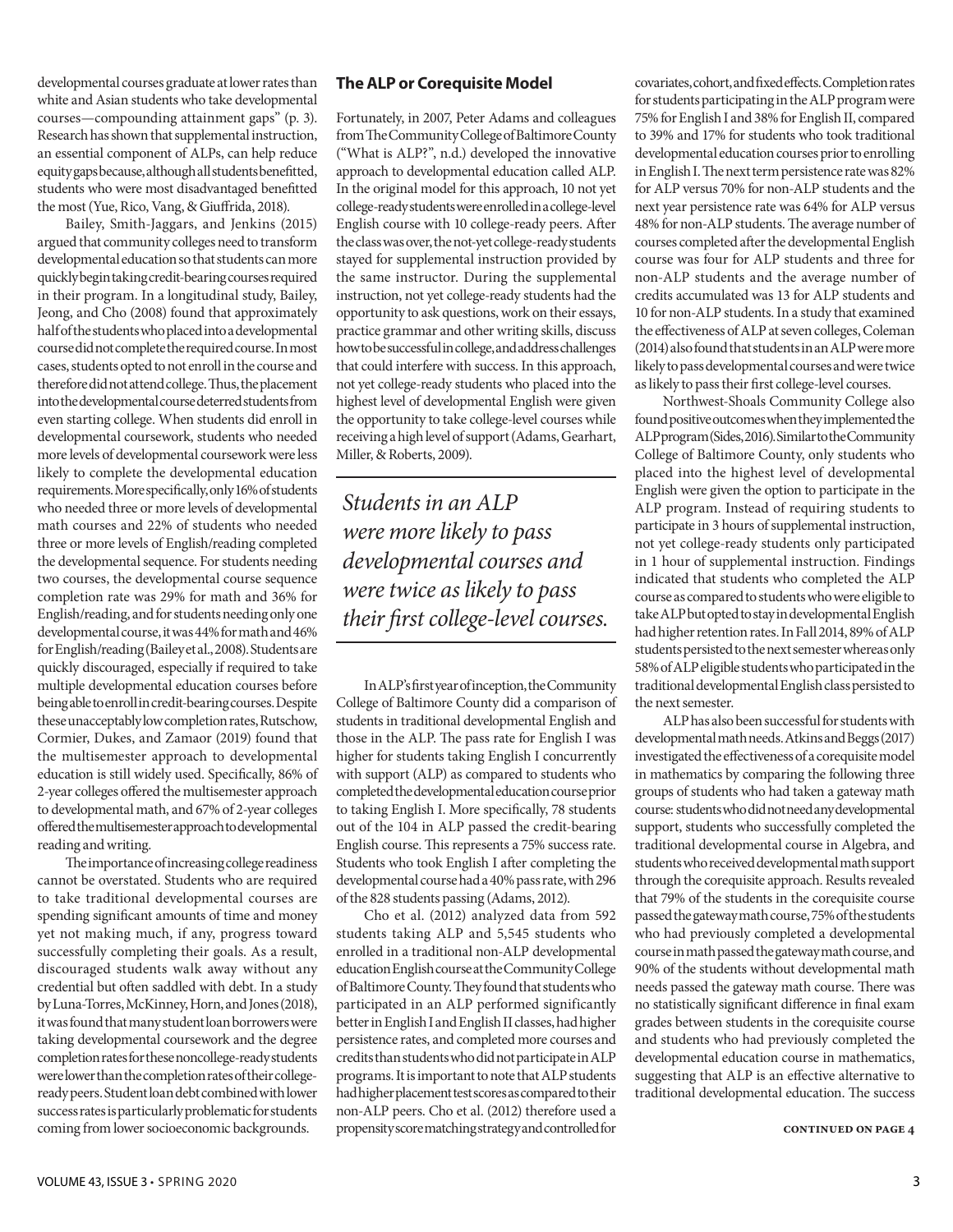of a corequisite approach in mathematics was also demonstrated by Mireles et al. (2014). Students in the corequisite course as compared to students who completed traditional developmental coursework first were more likely to pass the college-level course and were less likely to withdraw.

Requiring students to take a corequisite support class or participate in mandatory tutoring were themes that emerged from a national survey of faculty teaching developmental courses (Barhoum, 2018). In this study, faculty reported higher levels of student engagement and success when a corequisite versus prerequisite model was used to help students develop their writing skills. Likewise, faculty also reported that students were more successful when required to see a tutor versus having the option to see a tutor.

Community colleges across the nation have been implementing various models of ALPs, giving students who are not yet college ready the opportunity to take college-level English or math courses while also receiving supplemental support. In a recent survey of developmental math instructors, 18% of the 137 respondents indicated that the corequisite ALP model was offered at their institution (Saxon & Martirosyan, 2017). In a national study on developmental education reform practices, Rutschow et al. (2019) found that 56% of 2-year colleges have offered ALP in reading and writing and 28% have offered ALP in math. However, Rutschow et al. (2019) noted that traditional developmental sequences still comprised over half of the overall developmental course offerings at public institutions. Thus, many colleges have begun offering alternative options but not at scale.

Although the original model is still the most widely used, several different approaches to ALP have been identified (Adams, Gabriel, & Kiefner, 2017). For example, the triangle model expands on the original model. In the triangle model, there are two original ALP classes with college-ready and not yet collegeready peers. The not yet college-ready peers from both classes participate in the mandatory supplemental instruction. There are therefore twice as many not yet college-ready students in the supplemental instruction class in the triangle model as compared to the original approach. In a compressed model, students first take the developmental course for 7 weeks and then subsequently enroll in a 7-week creditbearing course with the same instructor. Merged courses have only not yet college-ready students enrolled. In this approach, the developmental and credit-bearing courses are combined, taking place during the same semester often for 6 hours a week. Another option is to have the corequisite component of ALP be required tutoring or virtual assistance which may be provided by the instructor of the college-level course or a different instructor (Adams et al., 2017).

Regardless of the model chosen, the experts at the Community College of Baltimore County (2013) stress the importance of adapting, not adopting. Many schools incorporating ALP have modified the program to meet their needs and have been successful. According to the Community College of Baltimore County's (2013) *Accelerated Learning Program (ALP) Start Up Manual*, the following six features of ALP are recommended to produce the highest success rates. Students take the developmental course concurrently with the college-level course, rather than as a prerequisite. At least half the students in the college-level course are college-ready. There should be not more than 12 not yet college-ready students in a single class. Instructors should attend to noncognitive student issues. The same instructor teaches the corequisite and credit-bearing course. Backward design, an approach where learning outcomes guide assessment and teaching practices, is used with a strong emphasis on active learning, reasoning, engaged reading,

*Many schools incorporating ALP have modified the program to meet their needs and have been successful.*

and effective editing skills (Community College of Baltimore County, 2013). Faculty recommendations for accelerated instruction include increased time for problem-solving and cooperative learning during class, focusing on essential content, and regularly using formative assessment (Saxon & Martirosyan, 2017).

Goudas (2018) has cautioned colleges against replacing traditional developmental education sequences with the ALP approach. Specifically, he noted that there is no evidence of improved graduation rates as a result of student participation in ALP programs and that implementing an ALP program costs twice as much as the cost of traditional developmental education programs. However, Adams et al. (2009) noted that "ALP doubles the success rate, halves the attrition rate, does it in half the time (one semester instead of two), and costs slightly less per successful student" (p. 64). Long (2019) noted that although there is evidence that ALP is successful in some cases, developmental education reform requires a comprehensive approach beyond ALP.

#### **College Readiness and the High School Student**

Although community college faculty have been transforming developmental education at the college level, there has also been significant national attention on college readiness programs at the high schools. Through community college and high school partnerships, programming such as summer bridges, boot camps, and semester- or year-long college readiness programs have been designed and implemented. The high school classroom continues to be the most common setting for college readiness programming; however, many schools are also offering computer-based academic curricula and support (Fay, Barnett, & Chavarin, 2017). These efforts are aimed at increasing the number of high school graduates who enter college ready to begin college-level coursework.

In a national scan conducted by the Community College Research Center, an increase in the number of states offering courses or other supports to high school students at risk of being placed in developmental education was found. Ten more states were offering this type of curricula in 2017 as compared to in the 2012-2013 academic year. A total of 39 states are now offering college-readiness curricula (Griffin, 2018).

Unfortunately, the evidence of the effectiveness of college-readiness programs in both English and math is limited and mixed (Barnett, Chavarin, & Griffin, 2018; Griffin, 2018). Some success was demonstrated by Bir and Myrick (2015) who found that despite entering with lower test scores and high school grades, African American summer bridge participants had higher grade point averages (2.65) than their peers who did not participate in the summer bridge program (2.48). Participants also had higher persistence rates to the second year of college as compared to students who did not participate in the summer bridge program. However, Johnson-Weeks and Superville (2016) did not find any statistical difference in retention between students participating in a summer bridge and those who did not. In an experimental study conducted in Texas, Barnett et al. (2012) found there were no significant differences between students who participated in summer bridge programs and those who did not in terms of credits attempted, credits earned or persistence. However, students who completed the summer bridge were more likely to pass their first college-level math and writing courses. The limited and mixed results for traditional approaches to developmental education suggest the need for more innovative college-readiness programs.

Recognizing the importance of increasing the number of high school students who are entering college with the needed reading, writing, and math skills, the State of New Jersey provided generous funding to support these efforts. In 2013, the State of New Jersey initiated a College Readiness Now (CRN) program via a federal College Access Challenge Grant (United States Department of Education, 2014). The CRN program was managed by the New Jersey Office

**continued on page 6**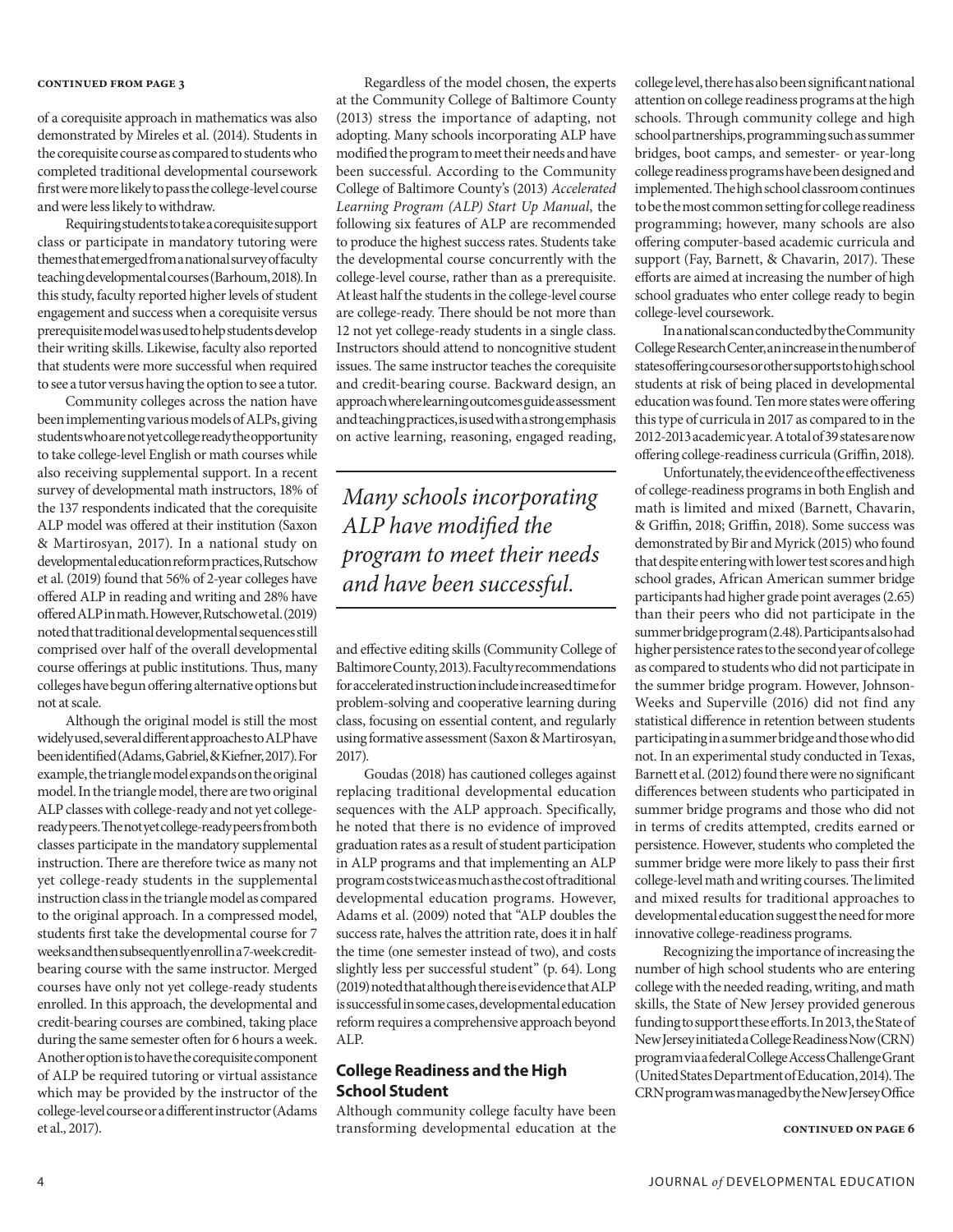of the Secretary of Higher Education and the Center for Student Success at the New Jersey Council of County Colleges. In 2016, the CRN program was funded by the State of New Jersey. During the first 3 years of the grant, community colleges were encouraged to develop innovative college readiness programs in collaboration with their local high school partners. Although the nature of the college readiness programs varied, participating community colleges primarily implemented summer bridge and boot camp programs. There was some evidence of success with these short, intensive options for students needing developmental math and English coursework. During this time, the success rate ranged from 40-48%, indicating that these students successfully completed the summer bridge or boot camp program and were deemed college-ready in math and/or English. In 3 years, a total of 2,220 New Jersey participants were deemed college-ready in math and/or English and many more students were able to reduce their need for developmental education courses.

# **Bringing ALPs to High School Students**

To further support college readiness, during the fourth year of the College Readiness Now grant, the Center for Student Success at the New Jersey Council of County Colleges encouraged community colleges to consider a new approach. Because the success rates of the ALP at community colleges across the state and nation were so impressive, the Center for Student Success suggested colleges consider ways in which ALP could be used with high school students. In this approach, not yet college-ready students registered for a dual enrollment course in English and/or math while concurrently receiving supplemental instruction. Prior to this initiative, dual enrollment opportunities were only available to students deemed college-ready.

Karp and Hughes (2008) identified numerous benefits for students who participated in dual enrollment programs such as preventing dropouts, encouraging academic achievement, promoting college acclimation, and reducing costs for students and families. A recent study investigating the benefits for low-income students enrolled in dual enrollment, it was found that all students benefitted from dual enrollment and low-income students in the program were just as likely to persist in college (An, 2013). In addition, An (2013) found first-generation students and students who earned at least six college credits while still in high school were more likely to earn a degree.

# **Purpose of Current Study**

The purpose of the current study was to investigate whether ALP programs in English and math implemented with high school students would be successful. The following research questions were explored:

- 1. Is ALP effective when implemented with high school students?
- 2. How do the success rates of ALP with high school students compare to the success rates for traditional college-ready programs such as summer bridges?
- 3. Is ALP with high school students equally effective in English and math?
- 4. How do results differ when ALP is implemented at the high school versus college setting?
- 5. How do results differ when ALP is implemented with and without college-ready peers in the class?

# **Method**

### **Participating Colleges, High Schools, and Students**

Of the 19 New Jersey community colleges, 18 participated in the CRN grant and provided collegeready programming to high school students. A total of 2,700 not yet college-ready high school students from 156 high schools participated. The number of high school partners for each community college varied, with the range being 3 to 25. The median number of high school partners in the entire sample was six high schools. The total number of not yet college-ready participants who enrolled in traditional developmental education programs was 2,447, with 1,675 students in English and 772 students in math. Twelve colleges offered intensive, brief college readiness programs and seven offered semester- or year-long programs. Four colleges offered more than one type of traditional college readiness program.

Overall, 11 of the 18 participating New Jersey community colleges worked collaboratively with local high school partners to pilot the ALP during the 2017-2018 academic year. These eleven colleges represent two urban, six suburban, and three rural communities (American Association of Community Colleges, n.d.). All of these colleges offered an ALP in English; three of them also provided ALPs in math. The total number of not yet college-ready students participating in ALP was 253 with 204 in English and 49 in Math. This represented approximately 10% of the total enrollment for the college readiness grant. Program class size for ALP ranged from 14 to 43 students.

Because the grant only required colleges to report on aggregate information, it is not possible to provide demographic data on the student population. However, the grant required that students be in 11<sup>th</sup> or 12th grade and that colleges first support low-income

students. High school seniors represented 80% of the participants, and 20% were juniors. Almost half of the participants were from low-income households. More specifically, within the total sample from the CRN grant, 47%, or 1,281 participants, were deemed living in poverty.

### **Professional Development: Identifying Models**

To assist college readiness leaders with determining how to best develop and implement an ALP in the high school, professional development was provided. National experts Peter Adams, Susan Gabriel, and Jesse Kiefner from the Community College of Baltimore County presented on how the ALP has been implemented at the college level. At this professional development event, college readiness leaders at community colleges from across New Jersey engaged in dialogue about how this innovative approach could be implemented with high school students. Recognizing the complex logistical and scheduling issues with the high school population, the New Jersey Center for Student Success encouraged community colleges to be creative in the implementation.

One path identified was leveraging dual enrollment courses that already existed. Dual enrollment, which enables high school students to earn credit for college courses while also meeting high school graduation requirements, were already being offered by every community college in New Jersey. However, students who were not yet college-ready were unable to enroll in dual enrollment courses because the prerequisite was college-readiness. Community colleges and high school partners also explored various approaches to providing support such as offering classes during study hall or after school hours, using online programs, and providing in-person or online tutoring.

# **Determining Eligibility and Defining College Readiness**

As New Jersey is a decentralized state and community colleges operate independently, each college was able to determine eligibility for traditional collegereadiness programs and ALP. Six colleges used Accuplacer test scores as the only option to determine eligibility. Twelve schools used various measures such as high school grade point averages, New Jersey Partnership for the Assessment of Readiness for College and Careers (PARCC), SAT/ACT, or high school staff recommendations. For example, five colleges used the PARCC scores and seven colleges used recommendations from high school staff. Community colleges and their high school partners who utilized the dual enrollment courses as part of the ALP implementation modified entrance criteria, giving students who were almost college-ready an opportunity to enroll and participate. Thus, students who would have been previously excluded from the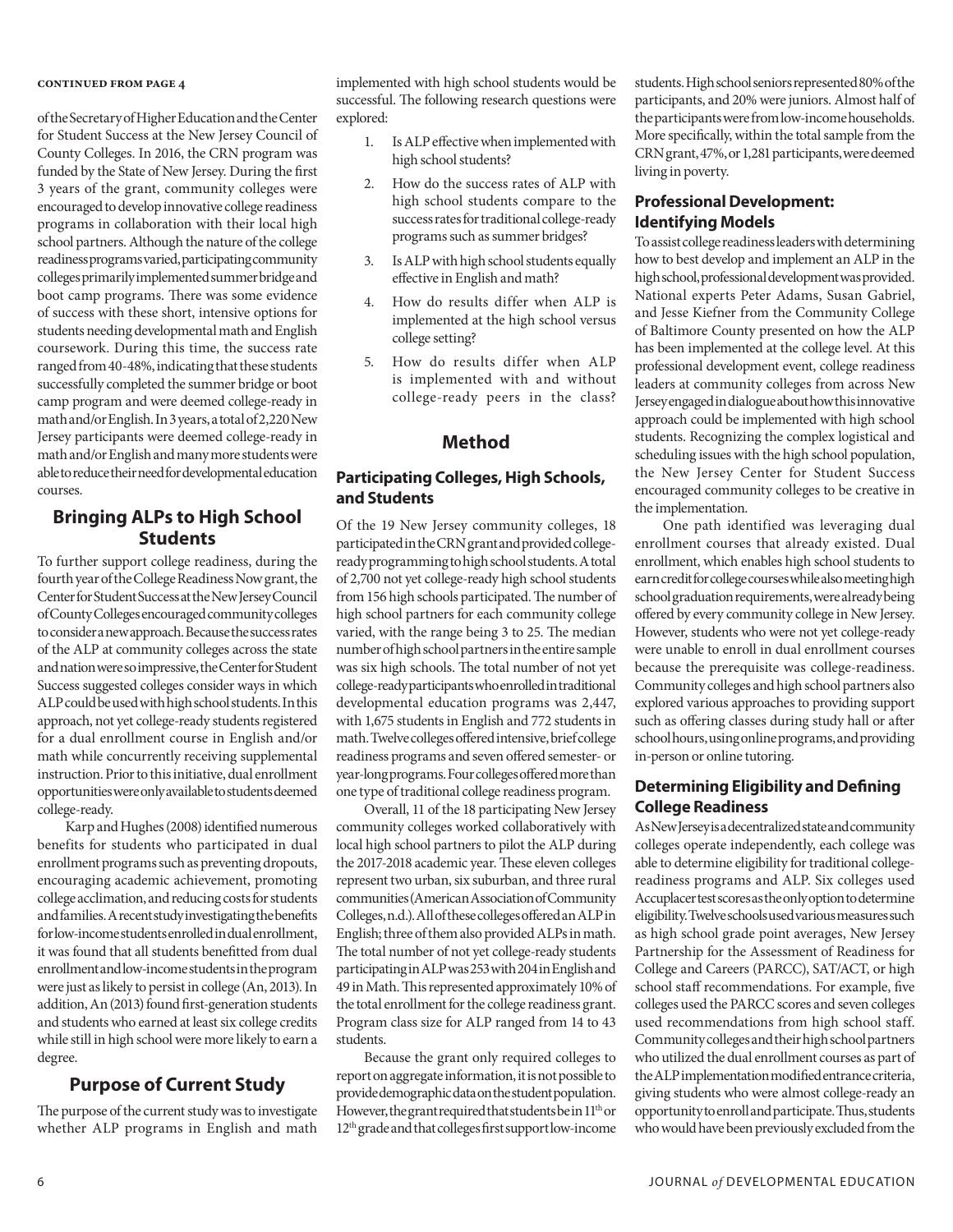dual enrollment opportunity were permitted to participate if they agreed to also receive supplemental instruction.

Each college also independently determined criteria for defining college-readiness. In all cases, college-readiness was being eligible to register for college-level courses without needing developmental education. In traditional college-readiness programs, college-readiness was often defined as passing the developmental course. Passing the course was determined in several ways. Eleven colleges required students to pass the Accuplacer test after they completed the college readiness program in order to be deemed college-ready. Four colleges required a final exam or essay to be deemed college-ready, and five colleges defined college-readiness as passing the course. In ALP, success was defined as passing a college-level English or math course.

it was often difficult to find an ideal time to provide the supplemental instruction. Community colleges and high school partners identified several creative solutions such as using a student's study hall time, adding an additional course to the schedule, providing an after-school supplemental instruction-based class, relying on online tools, or using individual or small-group tutoring. Although tutoring is not the typical approach in ALPs, there has been evidence that required tutoring is linked to increased student success outcomes (Barhoum, 2018).

#### **Results**

#### **Success of ALP with High School Students**

The first research question focused on whether ALP with high school students would be successful.

#### **Table 1**

*Success Rates of Traditional College Readiness Programs and ALP*

| <b>Students</b>        | Traditional<br><b>Math</b> | <b>ALP Math</b> | All Math | <b>Traditional</b><br><b>English</b> | <b>ALP</b><br><b>Enalish</b> | All<br><b>English</b> | <b>Total</b> |
|------------------------|----------------------------|-----------------|----------|--------------------------------------|------------------------------|-----------------------|--------------|
| Enrolled               | 1675                       | 49              | 172.4    | 772                                  | 204                          | 976                   | 2700         |
| Completed              | 563                        | 36              | 599      | 346                                  | 131                          | 477                   | 1076         |
| <b>Success</b><br>Rate | 34.60%                     | 73.47%          | 34.74%   | 44.82%                               | 64.22%                       | 48.87%                | 39.85%       |

#### **Logistics and Implementation**

After the concept of ALPs for high school students was embraced by the community colleges and high schools in New Jersey, the college readiness team tackled the logistical issues related to implementation. For starters, colleges needed to decide if the program would be offered in the high school or community college setting. Another consideration was how the supplemental instruction would be provided and what it would entail. Some community colleges opted to offer the ALP at the college campus. Because the grant required the program to be offered at no cost to the student, colleges needed to provide transportation.

In many cases, the ALP mirrored the current program already being offered to community college students, with not yet college-ready students enrolled in a course with college-ready peers. The not yet college-ready peers then received supplemental instruction focused on helping them succeed in the college-level course either before or after class. The courses consisted primarily of high school students; however, in some cases, the high school students were in classes with community college student peers.

Determining how to provide the supplemental instruction for dual enrollment students taking courses at the high school proved challenging. Given high school schedules and teacher contracts,

Descriptive data on the number and percentage of ALP students who were deemed college-ready across all community colleges were reviewed to answer this question. In the grant, success in ALP was defined as the number of students who passed the class and earned college credit by the community college. Results from the 11 New Jersey community colleges showed that 167 of the 253 high school students who participated in ALPs were considered college-ready at the conclusion of the program by earning college credit and would therefore not require developmental coursework in the subject matter of the program upon entering college. This represents a 66% overall success rate. See Table 1 for a comparison of success rates of traditional college readiness programs and ALP.

#### **Comparing ALPs with Traditional College Readiness Programs**

To determine whether there was a significant difference between the success rates of ALP students and students in traditional college-readiness programs, a 2-proportion *z* test was used. Findings indicated that 167 of 253 high school students who participated in ALP were deemed college-ready at the end of the program. This is a success rate of 66%. For the traditional college-ready programs, 909 of 2,447 high school students were deemed college-ready at the end of the program. This represents a success rate

of 37%. A 2-proportion *z* test was used to determine if the difference between success rates in the two approaches to college-readiness was significant. Results indicated that there was a significant difference between ALP and traditional college-ready program success rates. The successful completion rate for high school students in ALP was higher than it was for high school students participating in traditional college readiness programs such as boot camps, summer bridges, and semester- or year-long programs. The value of *z* is 8.93, *p* < .00001. The result is significant at the *p* < .05 level.

The difference between students participating in ALP and traditional college-readiness programs was also explored for math and English separately. A total of 49 students participated in a math ALP and 36 of these students passed the college-level math course, indicating successful completion of the program. This represents a 73% success rate. A total of 1,675 students participated in traditional college-readiness in math and 563 students successfully completed the developmental education program requirements and were deemed college-ready. This represents a 34% success rate. A 2-proportion *z* test was used to determine if the difference between success rates in the two approaches to college-readiness in math was significant. The value of *z* is 5.78, *p* < .00001. The result is significant at the *p* < .05 level, indicating that math ALP was more successful than traditional college-readiness programs in math.

In English, a total of 204 students took ALP and 131 passed the college-level English course and were deemed successful. This represents a 64% success rate. A total of 772 students participated in traditional college-ready programming and 346 completed the program and were deemed college-ready. This represents a 45% success rate. A 2-proportion *z* test was used to determine if the difference between success rates in the two approaches to college-readiness in English was significant. The value of *z* is 4.93,  $p$  < .00001. The result is significant at the *p* < .05 level, indicating that English ALP wasmore successful than traditional college-readiness programs in English.

# **Comparing English and Math Success Rates**

The third research question focused on whether there was a significant difference between the ALP English and ALP math success rates. Of the 204 high school students who participated in English ALPs, 131 were deemed college-ready at the end of the program. This is a success rate of 64%. Of the 49 high school students who participated in math ALPs, 36 were deemed college-ready at the end of the program. This represents a success rate of 73.5%. A 2-proportion *z* test was used to determine if the difference between success rates in the two disciplines was significant. Results indicated that there was no

**continued on page 8**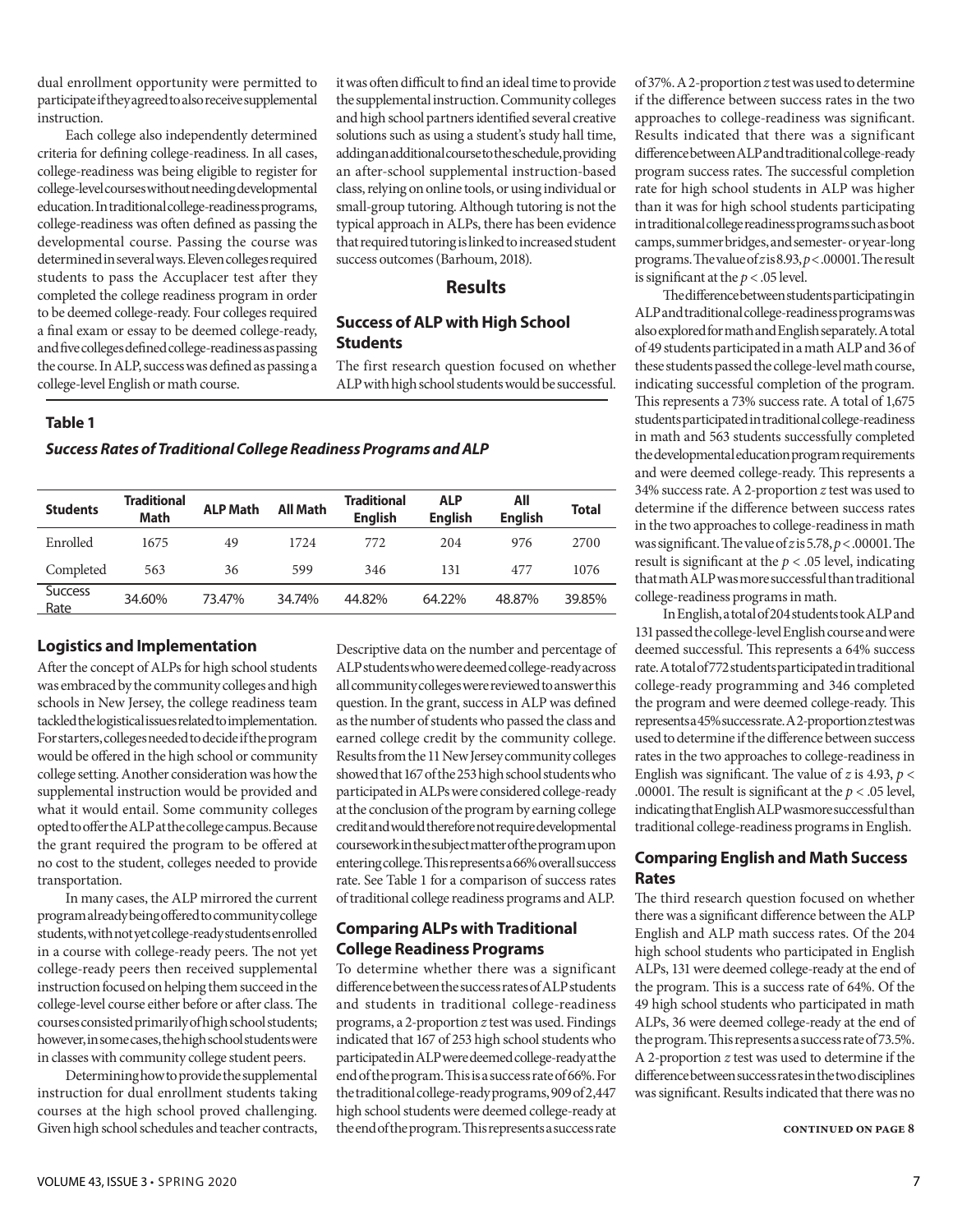significant difference between ALP English and math success rates. The value of *z* is -1.228, *p* = .2187. The result is not significant at the *p* < .05 level.

#### **High School Versus College Setting**

The fourth research question focused on whether there were significant differences between students participating in ALP at the high school versus community college setting. In this statewide initiative, a total of 144 high school students from six New Jersey community colleges participated in ALP at the high school. A total of 109 students from eight New Jersey community colleges participated in ALP at the community college.

For those students who participated in the high school setting, 101 out of the 144 were successful and deemed college-ready at the conclusion of the program. This represents a 70% success rate for students participating in ALP at the high school. For those students who participated at the community college, 66 out of 109 were successful and deemed college-ready at the conclusion of the ALP program. Thus, the success rate for students participating in the ALP at the community college was 61%. A 2-proportion *z* test was used to determine if the difference between success rates in the two settings was significant. Results indicated that there was no significant difference between the success rates of students who took ALP at the high school and students who took ALP at the community college. The value of *z* is 1.59,  $p = .11$ . The result is not significant at the *p* < .05 level.

#### **College-Ready Peers**

The fifth and final research question focused on whether success rates were significantly different for students who took ALP with college-ready peers in the class and students who took ALP without collegeready peers in the class. A total of 173 students from 10 New Jersey community colleges participated in an English or math ALP with college-ready peers. It is important to note that the college-ready to notyet college-ready ratio varied but it was close to the 50% ratio suggested by the Community College of Baltimore County (2013). Findings indicated that 129 out of the 173 students who took ALP with college-ready peers were deemed college-ready at the conclusion of the program. This represents a 75% success rate. A total of 80 students from four colleges participated in an ALP that only consisted of not yet college-ready peers. Out of the 80 students who participated in ALP without college-ready peers, 38 were successfully deemed college-ready at the conclusion of the program. This represents a 48% success rate. A 2-proportion *z* test was used to determine if the difference between success rates in the two peer conditions was significant. Results indicated that there was a significant difference,

with students who took ALP with college peers outperforming students who took ALP without college-ready peers. The value of *z* is 4.23, *p* < .00001. The result is significant at the *p* < .05 level.

#### **Discussion**

Based on these findings, ALP with high school students is a promising practice. The overall success rate of high school students who took ALP was 66%. This finding adds to the current literature demonstrating the success of ALP with college students and extends to the high school population. This is particularly important because using this approach with high school students can increase the number of high school graduates who are ready to begin college-level coursework. Eliminating the need for developmental education can save students substantial time and money (Karp & Hughes, 2008).

The added benefit of the ALP approach with high school students is that the students can also earn college credits. Researchers have found that students who earned college credits while in high school were more likely to complete high school and earn a college degree (U.S. Department of Education, 2017). Specifically, Fink, Jenkins, and Yanagiura (2017) have found that 46% of community college students who entered college with dual enrollment credits earned a certificate, associate degree, or bachelor's degree within 5 years as compared to only 39% of community college students entering college without dual enrollment credits earning a credential within 6 years. After evaluating course syllabi and conducting interviews with teachers and faculty, Ferguson, Baker, and Burnett (2015) have concluded that the rigor of dual enrollment matches or exceeds the rigor of general education courses in college. Thus, it is not surprising that students who are successful with rigorous coursework in high school would be successful in college. Although this study has not investigated the long-term impact of participating in ALP as a high school student, there are potential long-term benefits of entering college ready with college credits.

Findings indicate that ALP (66%) is more effective than traditional college-ready programs (37%) including intensive programs such as summer bridge and semester- or year-long college-readiness programs. Although student motivation was not assessed in this study, it is possible that student motivation played a role in these differences. In ALP, students are likely motivated by the more challenging and varied coursework. Receiving an extrinsic reward such as college-credits could have been another motivator. It can be challenging to motivate students to fully engage in college readiness programs that look very similar to high school curriculum, especially because students identified for college readiness programs already struggle in this curriculum. Another possible explanation for the difference is that the students in ALP demonstrate higher levels

of academic skills than students in the traditional college readiness programs prior to participating. Because student data on academic levels were not provided as part of this grant-funded project, it is not possible to determine if the two groups were significantly different prior to starting the program.

These promising results provide an innovative approach to college readiness reform efforts in both English and math. Findings show no significant difference in the success rates for ALP English (64%) and math (73%). These findings are consistent with research conducted with college populations. For example, Adams (2012) and Sides (2016) reported successful outcomes for college students taking ALP English. Atkins and Beggs (2017) and Mireles et al. (2014) reported successful outcomes for college students taking ALP math.

Given national conversations about the success rate in math, the success rate from this study suggests that ALP with high school students may be a path for students to increase their success in college. College math courses have been identified as an obstacle to success in college. According to Barnett et al. (2018), "Research shows that passing required college math courses is a particularly difficult barrier to earning a college degree; many students never finish college as a result of failing college math courses" (p. 8). This may be in part be due to high school students not taking challenging course work; Students who take math courses above the Algebra II level in high school are less likely to place into developmental math (Whiton, Rethinam, & Preuss (2018).

In addition to evaluating the overall success rates of ALP, assessing specific elements of the program can shed light on what program factors are most critical to success. With the significant growth of dual enrollment courses, there has been much discussion about where these courses are offered. In some cases, the course is offered in the high school setting. The primary advantage of this approach is convenience and access since high school students are taking their other courses in the high school. A disadvantage of this approach is that the course schedule aligns to a high school schedule and does not typically mirror the experiences students have when taking courses on a college campus. In addition, the peer group will consist of other high school students rather than college students. The other approach is for high school students to take the dual enrollment course on the college campus. Some professionals may believe this educational experience is more representative of other college experiences, with a schedule and workflow that is consistent with other college courses.

Study findings reveal no significant difference between the success rates of students taking ALP at the high school setting as compared to the community college setting. The overall success rate for students who took ALP in the high school in the study is 70% and 61% for students who took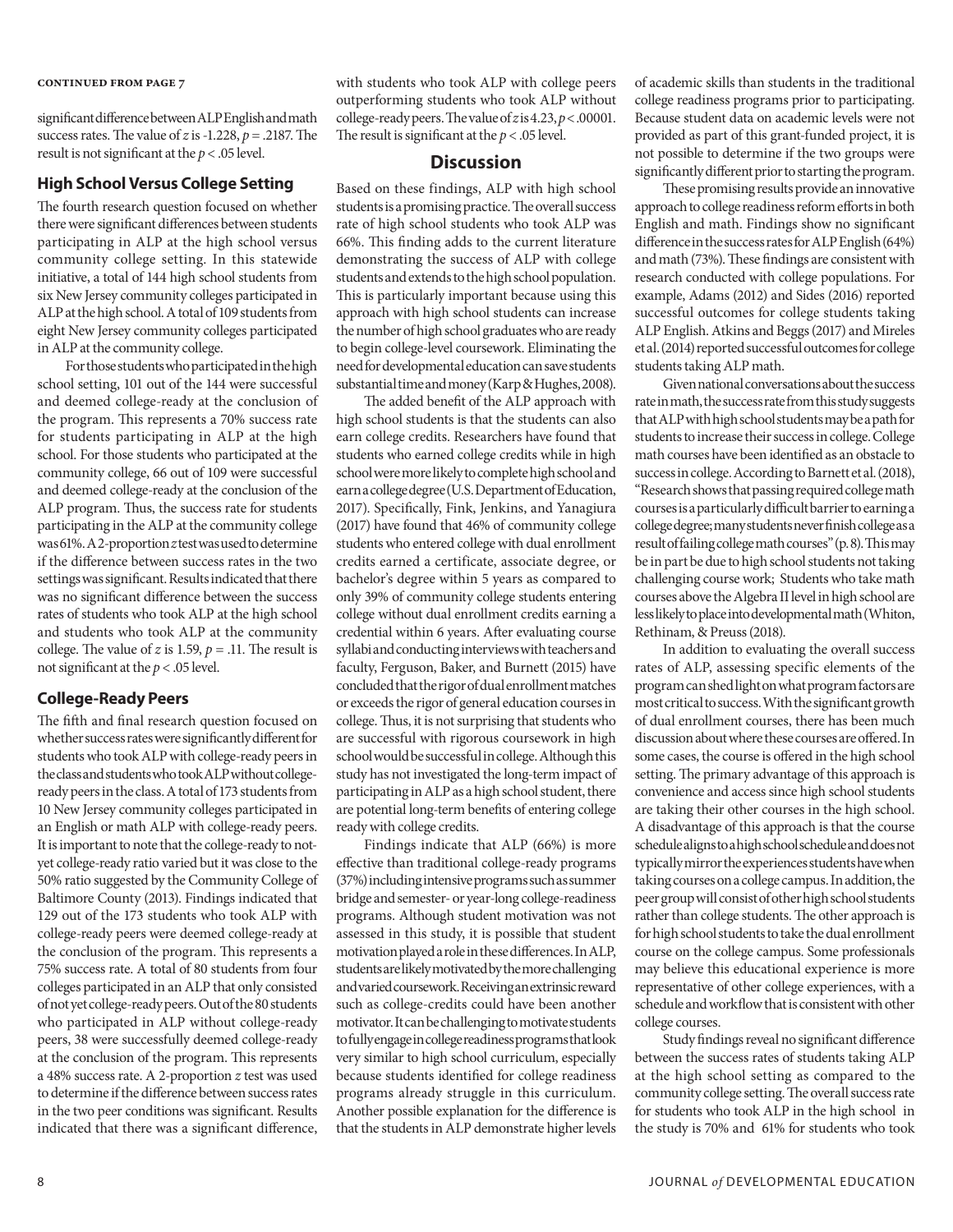

ALP in the community college setting. Regardless of location, programs have followed the same rigorous curriculum. These findings suggest that community colleges and high school partners can offer ALP in either setting.

A key feature of the original model of ALP in the community college setting ("What is ALP?", n.d) is that half of the students were college-ready. This has provided students struggling academically with strong peer models. Due to scheduling and other logistical challenges, some community colleges using an ALP approach have not been able to offer the program with college-ready peers. At these institutions students can take a college-level course with supplemental instruction with other not yet college-ready peers.

Results indicate having college-ready peers in ALP is beneficial. They show a significant difference in the success rates for students taking ALP with college-ready peers (75%) and students taking ALP without college-ready peers (48%). Thus, having a heterogeneous group seems to play an important role in student success. The benefit of heterogeneous learning environments, especially for lower functioning students, has long been established (Boaler, Wiliam, & Brown, 2000; Kerckhoff, 1986). A previous review of research cautions against tracking students by ability, noting that lower functioning students benefit greatly from watching and interacting with higher functioning

peer models (Good & Marshall, 1982). These findings are consistent with the recommendation that having college-ready peer role models in the class is an essential component of the program (Community College of Baltimore County, 2013).

#### **Limitations**

Despite the positive findings, it is important for these results to be interpreted cautiously. This was not a randomized study and, as a result, it is not possible to draw causal relationships. The sample size of participating students was relatively small, and participants were not randomly selected. Additional research with larger sample sizes is needed. In addition, the assessment data presented is not from one uniformly delivered ALP model. Since participating institutions determined eligibility requirements, the program design, and the implementation method, the findings are based on the aggregate findings of varied modifications of ALP. As a result, the findings may not be generalizable to other settings. In addition, the success of the participating students in future coursework such as the second English or math requirement has not been assessed. The long-term benefits of this approach are therefore unknown at this time.

#### **Future Directions**

Longitudinal research investigating the effectiveness of ALP is needed. Future research can investigate the success rates of ALP high school participants in other college-level courses, such as English Composition II and the second college-level math course. Research on ALP in the college setting suggests that students who participate in this type of program perform on par with or better than students who were initially deemed college-ready and participated in a traditional English or math 100-level course (Cho et al., 2012; Coleman, 2014). It would be valuable to know if this is also true for high school students participating in ALPs.

Researchers may also wish to investigate which factors of the ALP contribute to success. For example, researchers could study whether having the same instructor or different instructors for the credit course and support course impacts success. It would also be interesting to know if the type of support provided is connected to success rates. Researchers could compare online supports, in-person support classes, and individualized or small-group tutoring to determine if one approach is more effective than another. The amount of time students spend in supplemental instruction is another variable that could be investigated.

# **Implications for Educators**

Results from a statewide, grant-funded initiative that includes data from 18 New Jersey community

**continued on page 10**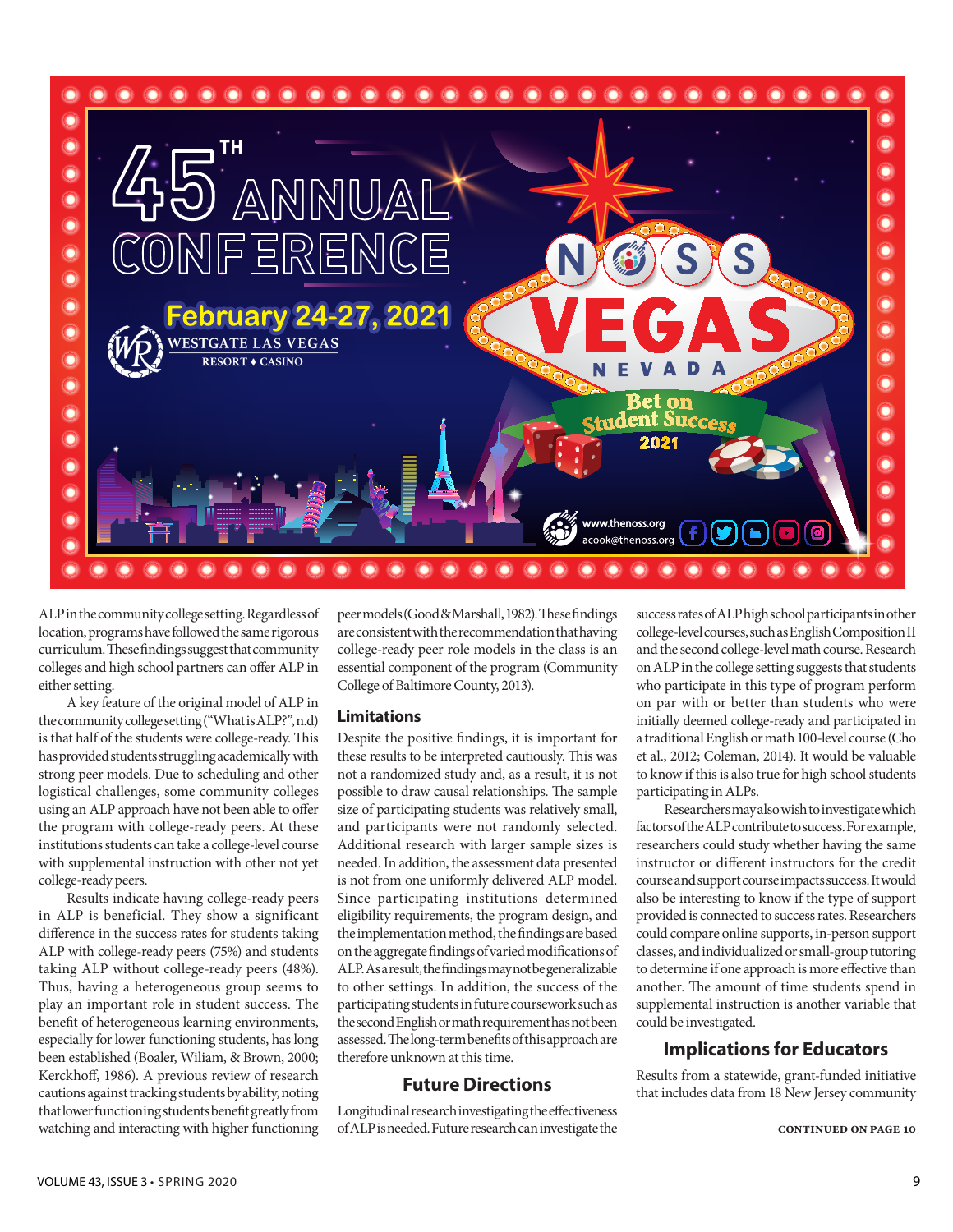colleges, 11 of which offered ALP, have provided evidence that the ALP is successful with high school students. Success, defined as being deemed collegeready and earning college credit, was evident in both English and math ALP and for programs taking place at the high school and college settings. Programs were most successful when high school students took ALP with college-ready peers in the class.

Community colleges are encouraged to partner with local high schools to increase the number of students who are entering college academically prepared to handle rigorous college-level coursework. High school teachers are eager to partner with colleges to increase the number of high school students graduating college-ready (Williams, Tompkins, & Rogers, 2018). Given the findings from this study, educators wishing to increase the number of high school graduates who are college-ready would be wellserved to consider implementing ALP to augment or replace traditional college readiness programs. This approach provides high school students with an added benefit of earning college credits while still in high school. Research shows that students entering college with college credits are more likely to earn a credential or degree (Fink et al., 2017). This approach can be particularly advantageous to students from low-income households because colleges often offer dual enrollment courses at a reduced rate, and eliminating the need for developmental education also reduces college costs.

As community college faculty work collaboratively with high school partners to develop ALP for high school students, it is recommended that not-yet college-ready peers be placed into classrooms with their college-ready peers as this approach had higher success rates. A practical or convenient way to implement this practice is to include not-yet college-ready peers in dual enrollment courses that have traditionally only included the high-performing students who are college-ready. The not-yet collegeready peers can then take the additional support class as an elective or after school if necessary. Another approach could be to require not-yet college-ready students to participate in individualized or smallgroup tutoring during study hall or before or after school. High success rates for programs in which students participated in ALP either in the high school or the community college setting indicate the location of the program may not be a critical factor.

Finally, stablishing strong communication and working relationships between secondary and postsecondary administrators and instructors is critical to successful implementation of ALP in high schools. Multiple considerations regarding facility use, transportation, course placement and registration, and program curriculum and implementation must be determined across campuses. Teams of representatives across the board

should work together to develop the most efficient and effective programs for individual settings. As ALP programs are implemented, it is recommended that programs are assessed and that assessment results are shared with the developmental education community.

#### **Conclusion**

Findings from this study illustrate that the ALP approach can be successful with the high school student population. Through community college and high school partnerships, high school students can be challenged and supported to develop academic skills, become college-ready, and earn college credits. Incorporating ALP in high school settings is one way to increase collaboration between high school and college-level educators and increase college readiness among high school graduates. An important benefit with this approach is that it can provide students who would not typically be eligible to participate in dual enrollment courses the opportunity to earn college

*Incorporating ALP in high school settings is one way to increase collaboration between high school and college-level educators.*

credits in high school while receiving support. As a result, students from this study are entering college with the academic skills they need and also with college credits. Because the success rates were higher for students participating in ALP as compared to traditional college readiness programs, community colleges may want to focus resources on developing such programs. With student preparedness and college success as the ultimate goal, findings from the study support high school/college partnerships to implement ALP with high school students as a promising means to advance the common goal.

#### **References**

- **Accelerated Learning Program. (n.d.) Retrieved from http://alp-deved.org/**
- **Adams, P. (2012). Video 3: What are the results? [Video file].Retrieved from http://alp-deved.org/ powerpoint-on-alp/**
- **Adams, P., Gabriel, S., & Kiefner, J. (2017, October).**  *English and math Accelerated Learning Programs for community college and high school students***. Paper presented at the Center for Student Success at the New Jersey Council of County Colleges, Trenton, NJ.**
- **Adams, P., Gearhart, S., Miller, R., & Roberts, A. (2009). The Accelerated Learning Program: Throwing open the gates.** *Journal of Basic Writing, 28***(2), 50–69.**
- **American Association of Community Colleges. (n.d.). Community college finder. Retrieved from https:// www.aacc.nche.edu/college-finder/**
- **An, B. P. (2013). The impact of dual enrollment on college degree attainment: Do low-SES students benefit?**  *Educational Evaluation and Policy Analysis***,** *35***(1), 57- 75. Retrieved from https://doi. org/10.3102/0162373712461933**
- **Atkins, C., & Beggs, C. T. (2017). Commuting the math sentence: Accelerating developmental mathematics using the co-requisite model.** *NADE Digest, 9***(1), 20–24.**
- **Bailey, T. (2009, January).** *Rethinking developmental education in community college* **(CCRC Brief No. 40)***.*  **New York, NY: Community College Research Center, Teachers College, Columbia University.**
- **Bailey, T., Jeong, D.W, & Cho, S.-W. (2008).** *Referral, enrollment, and completion in development education sequences in community colleges* **(CCRC Working Paper No. 15).****New York, NY: Community College Research Center, Teachers College, Columbia University.**
- **Bailey, T. R., Smith-Jaggars, S. S., & Jenkins, D. (2015).**  *Redesigning America's community colleges: A clearer path to student success.* **Boston, MA: Harvard University Press.**
- **Barhoum, S. (2018). Increasing student success: Structural recommendations for community colleges.**  *Journal of Developmental Education, 41***(3), 18–25.**
- **Barnett, E. A. (2018). High school-to-college transition courses: A typology of design choices. New York, NY: Columbia University, Teachers College, Community College Research Center. Retrieved from: https:// ccrc.tc.columbia.edu/media/k2/attachments/highschool-college-transition-typology.pdf**
- **Barnett, E. A., Bork, R. H., Mayer, A. K., Pretlow, J., Washington, H. D., Weiss, M. J., Weissman, E., Teres, J., & Zeidenberg, M. (2012).** *Bridging the gap: An impact study of eight developmental summer bridge programs in Texas.* **National Center for Postsecondary Research (NCPR Brief), 1-4.**
- **Barnett, E. A., Chavarin, O., & Griffin, S. (2018).** *Math transition courses in context: Preparing students for college success.* **Community College Research Center Research Brief. Retrieved from https://ccrc. tc.columbia.edu/media/k2/attachments/mathtransition-courses-context.pdf**
- **Bir, B., & Myrick, M. (2015). Summer bridge's effects on college student success.** *Journal of Developmental Education, 39***(1), 22–30.**
- **Boaler, J., Wiliam, D., & Brown, M. (2000). Students' experiences of ability grouping - disaffection, polarization and the construction of failure.** *British Educational Research Journal, 26***(5), 631–648.**
- **Chen, X., & Simone, S. (2016).** *Remedial coursetaking at U.S. public 2- and 4-year institutions: Scope, experiences, and outcomes* **(Statistical Analysis Report, NCES 2016-405). Washington, DC: National Center for Educational Statistics.**
- **Cho, S., Kopko, E., Jenkins, D., & Smith-Jaggars, S. (2012).** *New evidence of success for community college remedial English students: Tracking the outcomes of students in the Accelerated Learning Program (ALP)*  **(CCRC Working Paper No. 53). New York, NY: Columbia University, Teachers College, Community College Research Center. Retrieved from: https:// ccrc.tc.columbia.edu/media/k2/attachments/ccbcalp-student-outcomes-follow-up.pdf**
- **Coleman, D. (2014).** *Replicating the Accelerated Learning Program: Preliminary but promising findings***. Charlotte, NC: The Center for Applied Research. Retrieved from: https://www.achievingthedream.org/resource/14911/ replicating-the-accelerated-learning-programpreliminary-but-promising-findings**